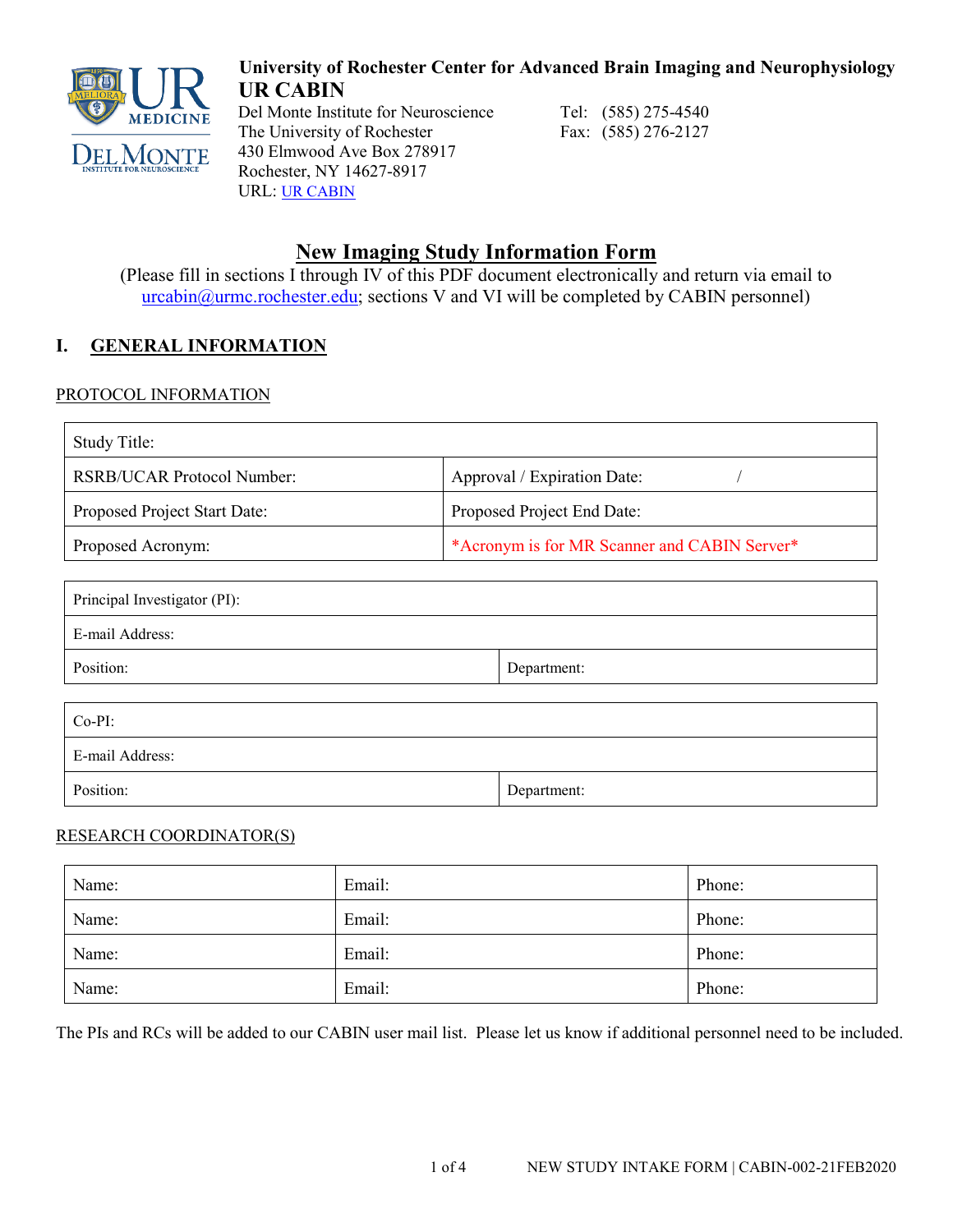## **II. FINANCIAL INFORMATION**

#### PROJECTED USAGE AND COST

| Scan Time Requested per Subject (in 15 minute)<br>increments):                                                     |        |        |  | for simple routine set-up* | *Please include set-up and clean-up time in the total<br>calculated scan time. Minimum requirement is $+15$ minutes |               |
|--------------------------------------------------------------------------------------------------------------------|--------|--------|--|----------------------------|---------------------------------------------------------------------------------------------------------------------|---------------|
| Number of Scans                                                                                                    | Year 1 | Year 2 |  | Year 3                     | <b>Year 4</b>                                                                                                       | <b>Year</b> 5 |
| Requested for this                                                                                                 |        |        |  |                            |                                                                                                                     |               |
| Study Per Fiscal Year                                                                                              |        |        |  |                            |                                                                                                                     |               |
| (July to June):                                                                                                    |        |        |  |                            |                                                                                                                     |               |
| Anticipated Imaging Cost of the Study (Calculation Below):                                                         |        |        |  |                            |                                                                                                                     |               |
| Hourly Rate (\$600/HR)<br>Number of Scans per Study x<br>Hours per Scan x                                          |        |        |  |                            |                                                                                                                     |               |
| *This rate is for UR internal studies only. All external studies please contact renee stowell@urmc.rochester.edu * |        |        |  |                            |                                                                                                                     |               |

## INVOICES ARE EMAILED TO THE PI AND **ONE** CONTACT PERSON

| Name of contact for billing purposes: |        |      |
|---------------------------------------|--------|------|
| Company/Institution:                  |        |      |
| Department:                           |        |      |
| Address:                              |        |      |
| Email:                                | Phone: | Fax: |

#### FUNDING SOURCE INFORMATION

| Funding Agency:                        | Grant $\#$ : | Account/FAO #: |
|----------------------------------------|--------------|----------------|
| Name of Project (with funding agency): |              |                |

### DATA STORAGE INFORMATION

| Will you require additional storage for data analysis: Ves No Approximate storage needed (Gigabytes):                                                                                                                                                                                                                                                        |  |  |
|--------------------------------------------------------------------------------------------------------------------------------------------------------------------------------------------------------------------------------------------------------------------------------------------------------------------------------------------------------------|--|--|
| Indicate data retention period after the study has closed:                                                                                                                                                                                                                                                                                                   |  |  |
| Does the study have external collaborators: $\boxed{\phantom{\text{y}}\phantom{\text{y}}\phantom{\text{y}}\}$ $\phantom{\text{y}}\phantom{\text{y}}\text{y}}$ $\phantom{\text{y}}\text{y}$ $\phantom{\text{y}}\text{y}$ $\phantom{\text{y}}\text{y}$ $\text{y}$ $\text{y}$ $\text{y}$ $\text{y}$ $\text{y}$ $\text{y}$ $\text{y}$ $\text{y}$ $\text{y}}$ $\$ |  |  |
| ** Please attach a copy of your Data Management Plan and Data Access Control List**                                                                                                                                                                                                                                                                          |  |  |

#### OTHER CABIN USAGE

| Do you require the use of a Mock (practice) Scanner for this study: $\begin{vmatrix} \gamma_{\text{es}} & \gamma_{\text{es}} \end{vmatrix}$                |
|------------------------------------------------------------------------------------------------------------------------------------------------------------|
| Do you require the use of Assessment Rooms that are on-site here at CABIN: $\begin{bmatrix} \gamma_{es} \end{bmatrix}$ $\begin{bmatrix} N_0 \end{bmatrix}$ |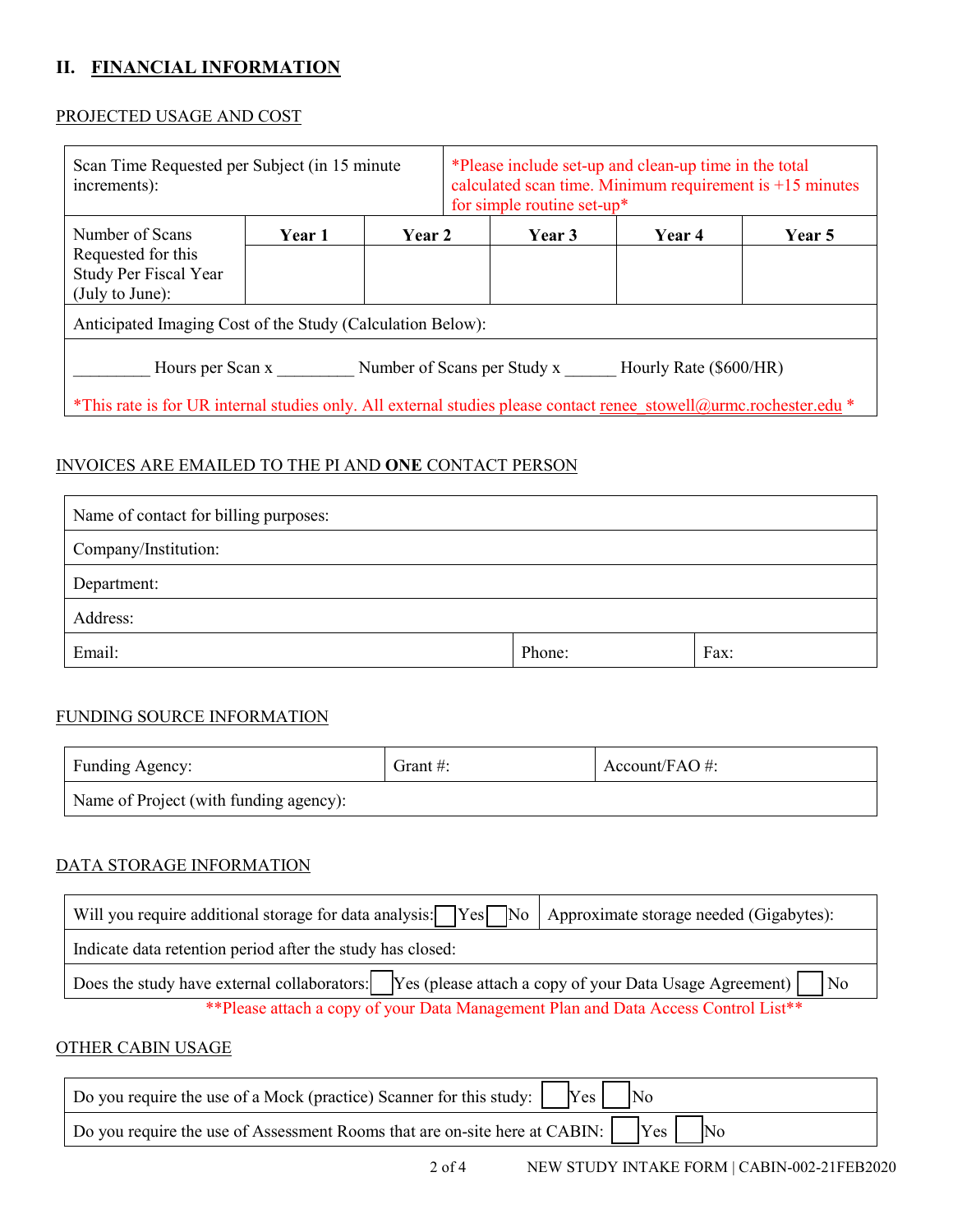## **III. ADDITIONAL REQUIRED DOCUMENTATION**

1. 300-WORD LAY ABSTRACT (will be posted to our website)

(Type here or attach)

*\*\*For any questions or to schedule a meeting with any of the CABIN team, please email us: [urcabin@urmc.rochester.edu\\*](mailto:urcabin@urmc.rochester.edu)\**

#### 2. SPECIFIC INSTRUCTIONS FOR SETTING UP AND RUNNING THE MRI PROTOCOL

i.e. MRI sequences and parameters; anatomy to be imaged; positioning of the subject; special instructions for subject

#### 3. ANY SPECIAL REQUIREMENTS (scanner, equipment, scheduling constraints, etc.); OTHERWISE STATE "NONE":

i.e. stimulus screen; button boxes; headphones; BIOPac physiological recording (EEG, PPU, CO2); 2 – 1hours scans in a day with a 2 hour break in-between; etc.

#### 4. ANY ADDITIONAL EQUIPMENT NEEDED NOT ON-SITE OR USER OWNED EQUIPMENT BEING USED; OTHERWISE STATE "NONE":

i.e. elastography equipment; syringe pumps; external trigger; MRI-compatible microphone; etc.